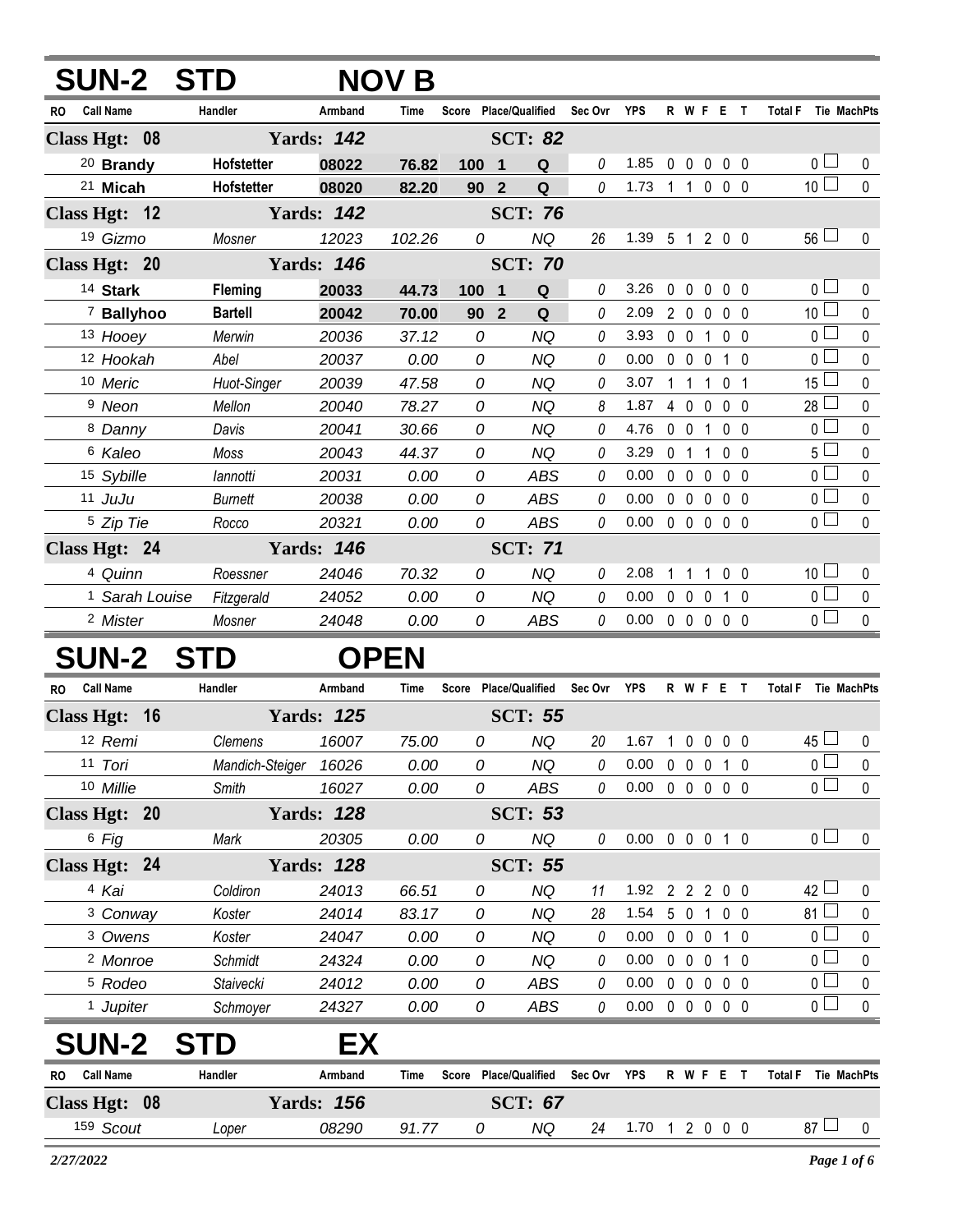| Class Hgt: 12                 |                           | <b>Yards: 156</b> |                |                  | <b>SCT: 63</b>                |                |                                  |                |                                  |                                 |                |                                      |                        |
|-------------------------------|---------------------------|-------------------|----------------|------------------|-------------------------------|----------------|----------------------------------|----------------|----------------------------------|---------------------------------|----------------|--------------------------------------|------------------------|
| 138 Dutch                     | Rotelle                   | 12293             | 67.56          | 0                | <b>NQ</b>                     | $\overline{4}$ | 2.31                             |                |                                  | 4 0 0 0 0                       |                | $32 \Box$                            | $\pmb{0}$              |
| Class Hgt: 16                 |                           | <b>Yards: 162</b> |                |                  | <b>SCT: 62</b>                |                |                                  |                |                                  |                                 |                |                                      |                        |
| 103 Brooke                    | Ezzo                      | 16298             | 52.46          | 100 1            | Q                             | 0              | 3.09                             | $\mathbf 0$    |                                  | $0\quad 0\quad 0\quad 0$        |                | 0 <sub>1</sub>                       | 0                      |
| 104 Matt                      | Cox                       | 16008             | 49.69          | 0                | <b>NQ</b>                     | 0              | 3.26                             | 0 <sub>1</sub> |                                  | $0\quad 0\quad 0$               |                | $5\Box$                              | $\mathbf 0$            |
| Class Hgt: 20                 |                           | <b>Yards: 168</b> |                |                  | <b>SCT: 59</b>                |                |                                  |                |                                  |                                 |                |                                      |                        |
| <sup>7</sup> Bree             | <b>Meunier</b>            | 20304             | 47.45          | 100              | Q<br>$\overline{\mathbf{1}}$  | 0              | 3.54                             | $\mathbf 0$    | $\mathbf{0}$                     | $0\quad 0\quad 0$               |                | $0-$                                 | 0                      |
| 74 Lacey                      | Quaglietta                | 20314             | 50.45          | 100              | $\overline{2}$<br>$\mathbf Q$ | 0              | 3.33                             | $\mathbf 0$    | $\mathbf 0$<br>$\mathbf 0$       |                                 | $0\quad 0$     | $\overline{0}$                       | $\pmb{0}$              |
| 75 Bode                       | <b>Dutcavich</b>          | 20306             | 50.76          | 100              | Q<br>$\mathbf{3}$             | 0              | 3.31                             | $0\quad 0$     | $\mathsf{O}$                     |                                 | $0\quad 0$     | 0 l                                  | 0                      |
| 81 Aerial                     | Turner                    | 20009             | 38.00          | 0                | <b>NQ</b>                     | 0              | 4.42                             | $\mathbf{1}$   | $\mathbf 0$<br>$\mathbf{0}$      |                                 | 0 <sub>0</sub> | $5\perp$                             | 0                      |
| 80 Kool                       | Goldman                   | 20030             | 0.00           | 0                | <b>NQ</b>                     | 0              | 0.00                             | $\mathbf 0$    | $\mathbf 0$<br>$\mathbf 0$       |                                 | $1\quad0$      | 0 l                                  | $\mathbf 0$            |
| 79 Chase                      | Keens                     | 20034             | 60.34          | 0                | <b>NQ</b>                     | 1              | 2.78                             | 1              | $\mathbf 0$<br>$\mathbf 0$       |                                 | $0\quad 0$     | 8 L                                  | $\pmb{0}$              |
| 78 Kaio                       | Minnella                  | 20300             | 54.99          | 0                | <b>NQ</b>                     | 0              | 3.06                             | 2 <sub>1</sub> | $\mathbf 0$                      |                                 | $0\quad 0$     | 15                                   | 0                      |
| 77 Guinness                   | Ezzo                      | 20301             | 60.51          | 0                | <b>NQ</b>                     | 1              | 2.78                             | 1              | $\overline{1}$                   | $\overline{2}$                  | $0\quad 0$     | $13\sqcup$                           | 0                      |
| 76 Zorro                      | Davidheiser               | 20302             | 0.00           | 0                | <b>NQ</b>                     | 0              | 0.00                             | $0\quad 0$     | $\mathbf 0$                      |                                 | $1\quad0$      | 0 l                                  | 0                      |
| 73 Joules                     | Rupp-Hackett              | 20315             | 54.12          | 0                | <b>NQ</b>                     | 0              | 3.10                             | $\mathbf{1}$   | $\overline{0}$<br>$\overline{1}$ |                                 | $0\quad 0$     | $5\Box$                              | $\pmb{0}$              |
| 72 Finley                     | Nydam                     | 20316             | 54.86          | 0                | <b>NQ</b>                     | 0              | 3.06                             | $\mathbf{1}$   | $0\quad 0$                       |                                 | $0\quad 0$     | 5 <sup>1</sup>                       | 0                      |
| 71 Spyder                     | Frank                     | 20322             | 0.00           | 0                | <b>ABS</b>                    | 0              | 0.00                             |                |                                  | $0\quad 0\quad 0\quad 0\quad 0$ |                | 0 <sub>1</sub>                       | $\mathbf{0}$           |
| Class Hgt: 24                 |                           | <b>Yards: 168</b> |                |                  | <b>SCT: 63</b>                |                |                                  |                |                                  |                                 |                |                                      |                        |
| 18 Caliente                   | Silver                    | 24325             | 0.00           | 0                | <b>NQ</b>                     | 0              | 0.00                             | $\mathbf 0$    | $0\quad 0$                       |                                 | $1\quad0$      | 0 L                                  | 0                      |
| 17 Rufus                      | Hacker                    | 24326             | 0.00           | 0                | <b>NQ</b>                     | 0              | 0.00                             |                | $0\quad 0\quad 0$                |                                 | $1\quad0$      | 0 <sup>1</sup>                       | $\pmb{0}$              |
| 16 Carson                     | Durocher                  | 24328             | 0.00           | 0                | <b>ABS</b>                    | 0              | 0.00                             |                |                                  | 0 0 0 0 0                       |                | 0 <sub>0</sub>                       | $\pmb{0}$              |
| Class Hgt: 24C                |                           | <b>Yards: 168</b> |                |                  | <b>SCT: 59</b>                |                |                                  |                |                                  |                                 |                |                                      |                        |
| <sup>2</sup> Freedom          | Pollard                   | 24C329            | 0.00           | 0                | <b>ABS</b>                    | 0              | $0.00 \t0 \t0 \t0 \t0 \t0$       |                |                                  |                                 |                | 0 <sub>1</sub>                       | $\mathbf 0$            |
| <b>SUN-2</b>                  | ST                        | <b>MAS</b>        |                |                  |                               |                |                                  |                |                                  |                                 |                |                                      |                        |
| <b>Call Name</b><br><b>RO</b> | Handler                   | Armband           | Time           |                  | Score Place/Qualified         | Sec Ovr        | YPS                              |                |                                  | <b>RWFET</b>                    |                | <b>Total F</b><br><b>Tie MachPts</b> |                        |
|                               |                           |                   |                |                  |                               |                |                                  |                |                                  |                                 |                |                                      |                        |
| <b>Class Hgt:</b><br>08       |                           | <b>Yards: 156</b> |                |                  | <b>SCT: 67</b>                |                |                                  |                |                                  |                                 |                |                                      |                        |
| 146 Dot                       | Rotelle                   | 08137             | 37.50          | 100              | $\overline{\mathbf{1}}$<br>Q  | 0              | 4.16 0 0 0 0 0                   |                |                                  |                                 |                | $\overline{0}$ $\Box$                | 29                     |
| 156 <b>Bonus</b><br>151 Dart  | Rotelle<br>Rotelle        | 08127             | 41.88          | 100 2            | Q                             | 0              | 3.72                             |                |                                  | 00000                           |                | 0 L                                  | 25<br>23               |
| 150 Penny                     |                           |                   |                |                  |                               |                |                                  |                |                                  |                                 |                |                                      |                        |
| 154 Bonnie                    |                           | 08130             | 43.68          | 100 <sub>3</sub> | ${\bf Q}$                     | 0              | 3.57                             |                |                                  | $0\quad 0\quad 0\quad 0\quad 0$ |                | $0-$                                 |                        |
|                               | <b>Mark</b>               | 08131             | 54.82          | 100 4            | $\mathbf Q$                   | 0              | 2.85                             |                |                                  | 00000                           |                | 0 l                                  | 12                     |
|                               | Dare                      | 08126             | 57.90          | 100              | Q                             | 0              | 2.69                             |                |                                  | 00000                           |                | 0 l                                  | 9                      |
| 145 Brazen                    | <b>Thompson</b>           | 08136             | 59.40          | 100              | Q                             | 0              | 2.63                             |                |                                  | 00000                           |                | 0 l                                  | $\overline{7}$         |
| 158 Spirit                    | Rotelle                   | 08120             | 0.00           | 0                | <b>NQ</b>                     | 0              | 0.00                             |                |                                  | 0 0 0 1 0                       |                | 0 <sub>0</sub>                       | $\pmb{0}$              |
| 157 Victor                    | Cuzzolino                 | 08124             | 50.72          | 0                | <b>NQ</b>                     | 0              | 3.08                             |                |                                  | 0 0 1 0 0                       |                | 0 l                                  | 0                      |
| 153 Jiggy                     | O'Donnell                 | 08128             | 47.55          | 0                | <b>NQ</b>                     | 0              | 3.28                             | 0 <sub>1</sub> |                                  | $0\quad 0\quad 0$               |                | 5 <sup>1</sup>                       | 0                      |
| 152 Herbie                    | Rosario                   | 08129             | 0.00           | 0                | <b>NQ</b>                     | 0              | 0.00                             |                |                                  | 0 0 0 1 0                       |                | 0 l                                  | 0                      |
| 149 Kitkat                    | Borga                     | 08134             | 67.71          | 0                | <b>NQ</b>                     | 0              | 2.30                             | 1 1            |                                  | $1 0 0$                         |                | 10 <sup>1</sup>                      | 0                      |
| 147 Piper<br>148 Mia          | Cuzzolino                 | 08135             | 56.13          | 0<br>0           | NQ                            | 0<br>14        | 2.78<br>1.92                     | $\mathbf{1}$   | 1 2 1                            |                                 | $0\quad 0$     | 15 <sup>1</sup><br>47 <sup>1</sup>   | 0                      |
|                               | <b>Buchel</b>             | 08291             | 81.16          | 0                | <b>NQ</b>                     | 0              | 0.00                             |                |                                  | 0 0 0 0<br>00000                |                | 0 <sub>0</sub>                       | $\pmb{0}$<br>$\pmb{0}$ |
| 155 Koga                      | Kato                      | 08123             | 0.00           |                  | ABS                           |                |                                  |                |                                  |                                 |                |                                      |                        |
| Class Hgt: 12                 |                           | <b>Yards: 156</b> |                |                  | <b>SCT: 63</b>                |                |                                  |                |                                  |                                 |                |                                      |                        |
| 134 Ditto<br>126 OhNo         | Prekop<br><b>Marshall</b> | 12142<br>12151    | 42.31<br>47.56 | 100 1<br>$1002$  | Q<br>Q                        | 0<br>0         | 3.69 0 0 0 0 0<br>3.28 0 0 0 0 0 |                |                                  |                                 |                | 0 <sub>0</sub><br>0 <sub>0</sub>     | 20<br>15               |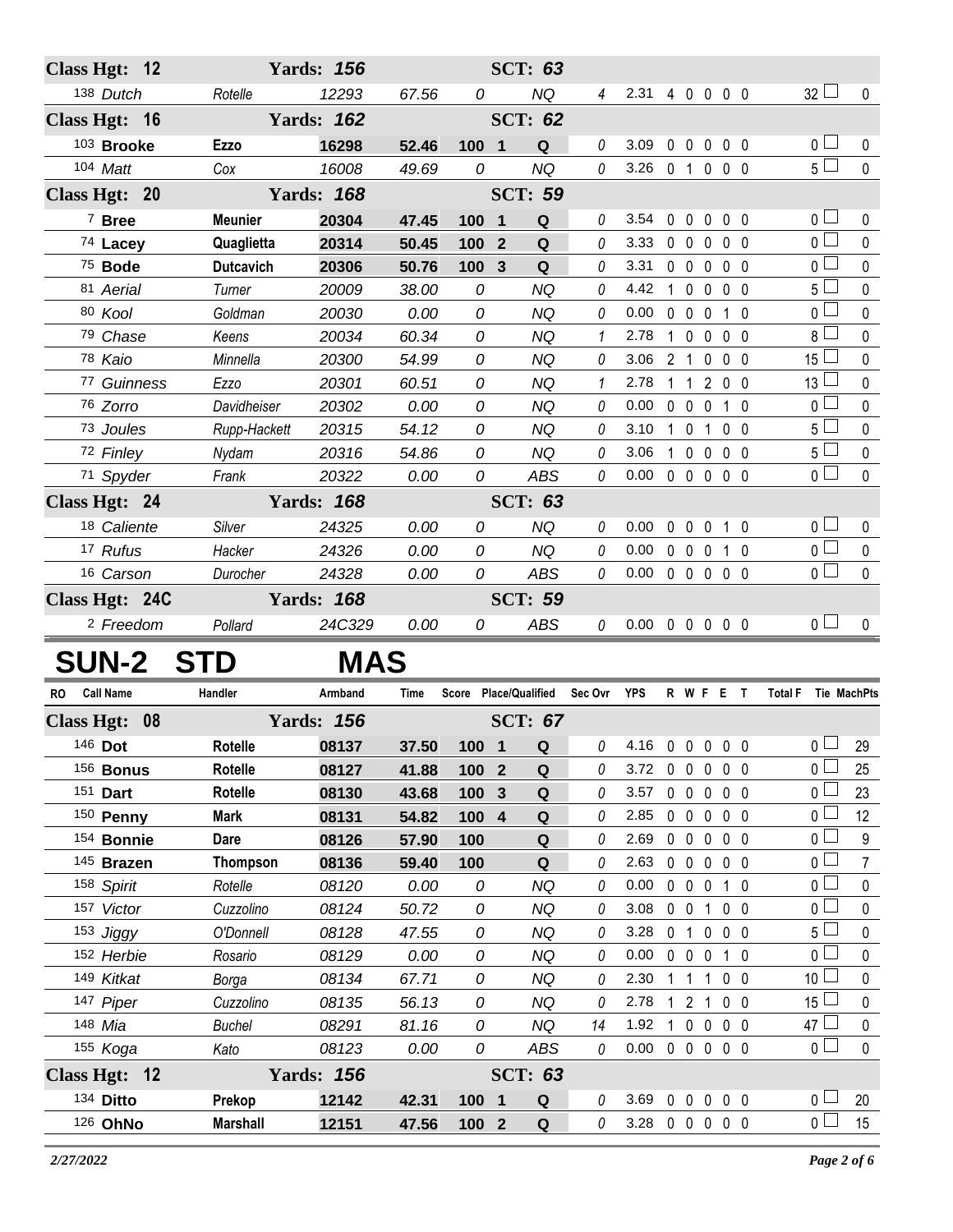|                   | 132 Liz Lemon       | <b>Striepeck</b>      | 12147             | 49.27 | 100   | 3                | Q                  | 0 | 3.17           | 0              | - 0            | 0                               | $0\quad 0$     |              | 0 <sup>1</sup>  | 13             |
|-------------------|---------------------|-----------------------|-------------------|-------|-------|------------------|--------------------|---|----------------|----------------|----------------|---------------------------------|----------------|--------------|-----------------|----------------|
|                   | 133 Roger           | Fitzgerald            | 12144             | 54.18 | 100   | $\boldsymbol{4}$ | Q                  | 0 | 2.88           |                | $0\quad 0$     | 0                               | 0 <sub>0</sub> |              | $\overline{0}$  | 8              |
|                   | 136 Scotty          | <b>Ezzo</b>           | 12149             | 57.66 | 100   |                  | Q                  | 0 | 2.71           |                | $0\quad 0$     | $\mathbf 0$                     | $0\quad 0$     |              | 0 <sup>1</sup>  | 5              |
|                   | 135 $Joy$           | Stoddard              | 12138             | 41.56 | 0     |                  | <b>NQ</b>          | 0 | 3.75           |                | $0\quad 0$     | 1                               | 0 <sub>0</sub> |              | $\overline{0}$  | $\mathbf 0$    |
|                   | 137 Sam             | Marshall              | 12140             | 0.00  | 0     |                  | <b>NQ</b>          | 0 | 0.00           |                | $0\quad 0$     | $\mathbf 0$                     | $1\quad0$      |              | 0               | 0              |
|                   | 128 Dodge           | Rotelle               | 12150             | 49.49 | 0     |                  | <b>NQ</b>          | 0 | 3.15           | 1              | $\overline{1}$ | 0                               | $0\quad 0$     |              | 10 <sup>1</sup> | $\pmb{0}$      |
|                   | 131 Grant           | Puro                  | 12152             | 44.63 | 0     |                  | <b>NQ</b>          | 0 | 3.50           |                | $0\quad 0$     | 1                               | $0\quad 0$     |              | 0               | $\pmb{0}$      |
|                   | 129 Eddie           | Gurney                | 12153             | 0.00  | 0     |                  | NQ                 | 0 | 0.00           |                | $0\quad 0$     | 0                               | $\mathbf 1$    | $\mathbf{0}$ | 0 <sub>l</sub>  | $\mathbf 0$    |
|                   | 127 Leonard         | Ezzo                  | 12154             | 57.65 | 0     |                  | <b>NQ</b>          | 0 | 2.71           |                | 2 <sub>3</sub> | $\mathbf{1}$                    | 0 <sub>0</sub> |              | 25              | $\pmb{0}$      |
|                   | 130 BB              | Visco                 | 12155             | 39.69 | 0     |                  | <b>NQ</b>          | 0 | 3.93           |                |                | 0 1 2 0 0                       |                |              | 5 <sub>1</sub>  | $\pmb{0}$      |
| <b>Class Hgt:</b> | 16                  | <b>Yards: 162</b>     |                   |       |       |                  |                    |   |                |                |                |                                 |                |              |                 |                |
|                   | 99 Figment          | <b>Vargas</b>         | 16160             | 37.15 | 100   | $\blacksquare$   | Q                  | 0 | 4.36           |                | $0\quad 0$     | 0                               | 0 <sub>0</sub> |              | 0 l             | 24             |
|                   | 91 Mysti            | <b>Turner</b>         | 16179             | 38.50 | 100   | $\mathbf{2}$     | $\mathbf Q$        | 0 | 4.21           |                | $0\quad 0$     | 0                               | 0 <sub>0</sub> |              | 0 <sub>1</sub>  | 23             |
|                   | 100 Grady           | Puro                  | 16159             | 43.35 | 100   | 3                | Q                  | 0 | 3.74           |                | $0\quad 0$     | $\mathbf 0$                     | 0 <sub>0</sub> |              | 0 <sub>0</sub>  | 18             |
|                   | 98 Si               | <b>Visco</b>          | 16162             | 44.62 | 100 4 |                  | Q                  | 0 | 3.63           |                | $0\quad 0$     | 0                               | 0 <sub>0</sub> |              | 0 <sup>1</sup>  | 17             |
|                   | 116 Lark            | <b>Mandich-Steige</b> | 16100             | 51.94 | 100   |                  | Q                  | 0 | 3.12           |                | $0\quad 0$     | $\mathbf 0$                     | $0\quad 0$     |              | 0 l             | 10             |
|                   | 102 Tobi            | White                 | 16156             | 52.27 | 0     |                  | <b>NQ</b>          | 0 | 3.10           | 0 <sub>1</sub> |                | 1                               | $0\quad 0$     |              | 5 <sub>1</sub>  | 0              |
|                   | 97 Samone           | Eicher                | 16163             | 0.00  | 0     |                  | <b>NQ</b>          | 0 | 0.00           |                | $0\quad 0$     | $\mathbf 0$                     | $\mathbf{1}$   | $\mathbf{0}$ | 0 <sub>0</sub>  | $\pmb{0}$      |
|                   | 96 Rigby            | Suttner               | 16165             | 0.00  | 0     |                  | <b>NQ</b>          | 0 | 0.00           |                | $0\quad 0$     | $\mathbf 0$                     | $\mathbf{1}$   | $\mathbf{0}$ | 0 <sub>1</sub>  | $\mathbf 0$    |
|                   | 95 Grover           | Puro                  | 16166             | 0.00  | 0     |                  | <b>NQ</b>          | 0 | 0.00           |                | $0\quad 0$     | $\mathbf 0$                     | $1\quad0$      |              | 0 <sub>0</sub>  | $\mathbf{0}$   |
|                   | 94 Jax              | West                  | 16170             | 0.00  | 0     |                  | <b>NQ</b>          | 0 | 0.00           |                | $0\quad 0$     | 0                               | $1\quad0$      |              | 0 <sup>1</sup>  | $\pmb{0}$      |
|                   | $93$ /ve            | <b>Buchma</b>         | 16174             | 0.00  | 0     |                  | <b>NQ</b>          | 0 | 0.00           |                | $0\quad 0$     | $\mathbf 0$                     | $\mathbf{1}$   | $\mathbf{0}$ | 0l              | 0              |
|                   | 90 Solo             | White                 | 16180             | 43.24 | 0     |                  | <b>NQ</b>          | 0 | 3.75           | 0              | $\overline{1}$ | 1                               | $0\quad 0$     |              | 5 <sub>1</sub>  | $\pmb{0}$      |
|                   | 89 Sparkle          | Moss                  | 16184             | 52.15 | 0     |                  | <b>NQ</b>          | 0 | 3.11           |                | $0\quad 0$     | $\mathbf 0$                     | $1\quad0$      |              | 0 l             | 0              |
|                   | 101 Delaney         | Miele                 | 16157             | 0.00  | 0     |                  | <b>ABS</b>         | 0 | 0.00           |                | $0\quad 0$     | $\mathbf 0$                     | $0\quad 0$     |              | 0 <sub>0</sub>  | $\pmb{0}$      |
|                   | 92 Flash            | Farguhar              | 16176             | 0.00  | 0     |                  | <b>ABS</b>         | 0 | 0.00           |                |                | $0\quad 0\quad 0\quad 0\quad 0$ |                |              | 0 <sub>0</sub>  | $\mathbf 0$    |
|                   | Class Hgt: 20       |                       | <b>Yards: 168</b> |       |       |                  | <b>SCT: 59</b>     |   |                |                |                |                                 |                |              |                 |                |
|                   | 25 Cinder           | Mellon                | 20253             | 0.00  | 0     |                  | AIS                | 0 | 0.00           |                | $0\quad 0$     | $\mathbf 0$                     | $0\quad 0$     |              | 0 <sub>0</sub>  | $\pmb{0}$      |
|                   | 62 Dazzle           | Moss                  | 20199             | 37.51 | 100 1 |                  | $\mathbf Q$        | 0 | 4.48           |                |                | 00000                           |                |              | 0 l             | 21             |
|                   | 48 Fray             | Abel                  | 20218             | 38.01 | 100 2 |                  | Q                  | 0 | 4.42 0 0 0 0 0 |                |                |                                 |                |              | $\overline{0}$  | $20\,$         |
|                   | 31 Tessa            | Turner                | 20243             | 38.72 | 100   | $\mathbf{3}$     | Q                  | 0 | 4.34           |                | $0\quad 0$     | $\mathbf 0$                     | $0\quad 0$     |              | 0 l             | 20             |
|                   | 39 Bowie            | <b>Danielsen</b>      | 20231             | 40.00 | 100 4 |                  | ${\bf Q}$          | 0 | 4.20           |                | $0\quad 0$     | $\mathbf 0$                     | $0\quad 0$     |              | 0 <sub>1</sub>  | 19             |
|                   | 56 Tucker           | <b>Williams</b>       | 20207             | 40.94 | 100   |                  | Q                  | 0 | 4.10           |                | $0\quad 0$     | $\mathbf 0$                     | $0\quad 0$     |              | 0 L             | 18             |
|                   | <sup>26</sup> Karat | <b>Haynes</b>         | 20252             | 41.11 | 100   |                  | $\pmb{\mathsf{Q}}$ | 0 | 4.09           |                | $0\quad 0$     | $\mathbf 0$                     | $0\quad 0$     |              | 0 <sub>0</sub>  | 17             |
|                   | 66 Clooney          | Johnston              | 20194             | 42.42 | 100   |                  | Q                  | 0 | 3.96           |                | $0\quad 0$     | $\mathbf 0$                     | $0\quad 0$     |              | 0 L             | 16             |
|                   | 70 Chevy            | <b>Calabrese</b>      | 20189             | 43.45 | 100   |                  | $\pmb{\mathsf{Q}}$ | 0 | 3.87           |                | $0\quad 0$     | 0                               | 0 <sub>0</sub> |              | 0 <sub>0</sub>  | 15             |
|                   | <sup>19</sup> Dozer | <b>Thompson</b>       | 20237             | 44.06 | 100   |                  | Q                  | 0 | 3.81           |                | $0\quad 0$     | $\mathbf 0$                     | $0\quad 0$     |              | 0 L             | 14             |
|                   | <sup>49</sup> Rusty | <b>Flannelly</b>      | 20217             | 46.04 | 100   |                  | Q                  | 0 | 3.65           |                | $0\quad 0$     | $\mathbf 0$                     | $0\quad 0$     |              | 0 <sup>2</sup>  | 12             |
|                   | <sup>24</sup> Sligo | Johnston              | 20254             | 46.42 | 100   |                  | Q                  | 0 | 3.62           |                | $0\quad 0$     | 0                               | $0\quad 0$     |              | 0 l             | 12             |
|                   | 45 Kipper           | Carson                | 20224             | 50.45 | 100   |                  | Q                  | 0 | 3.33           |                | $0\quad 0$     | $\mathbf 0$                     | $0\quad 0$     |              | 0 <sub>1</sub>  | $\bf 8$        |
|                   | 57 Cooper           | <b>Mellon</b>         | 20204             | 51.41 | 100   |                  | Q                  | 0 | 3.27           |                | $0\quad 0$     | 0                               | 0 <sub>0</sub> |              | 0 <sub>0</sub>  | $\overline{7}$ |
|                   | 65 Champ            | <b>Marden</b>         | 20195             | 51.46 | 100   |                  | Q                  | 0 | 3.26           |                | $0\quad 0$     | $\mathbf 0$                     | $0\quad 0$     |              | 0 <sup>1</sup>  | $\overline{7}$ |
|                   | 58 Dare             | Salerno               | 20203             | 59.46 | 100   |                  | Q                  | 0 | 2.83           |                | $0\quad 0$     | $\mathbf 0$                     | $0\quad 0$     |              | 0 <sub>0</sub>  | $\mathbf 0$    |
|                   | 69 Mac              | Budzynski             | 20190             | 0.00  | 0     |                  | <b>NQ</b>          | 0 | 0.00           |                | $0\quad 0$     | $\mathbf 0$                     | $1\quad 0$     |              | 0 <sup>1</sup>  | $\pmb{0}$      |
|                   | 68 Byron            | Ulrichsen             | 20192             | 50.44 | 0     |                  | NQ                 | 0 | 3.33           |                |                | 0 1 2 0 0                       |                |              | 5 <sup>L</sup>  | 0              |
|                   | 63 Quinn            | Arndt                 | 20197             | 43.61 | 0     |                  | NQ                 | 0 | 3.85 0 0 0 0 1 |                |                |                                 |                |              | 5 <sub>1</sub>  | $\mathbf 0$    |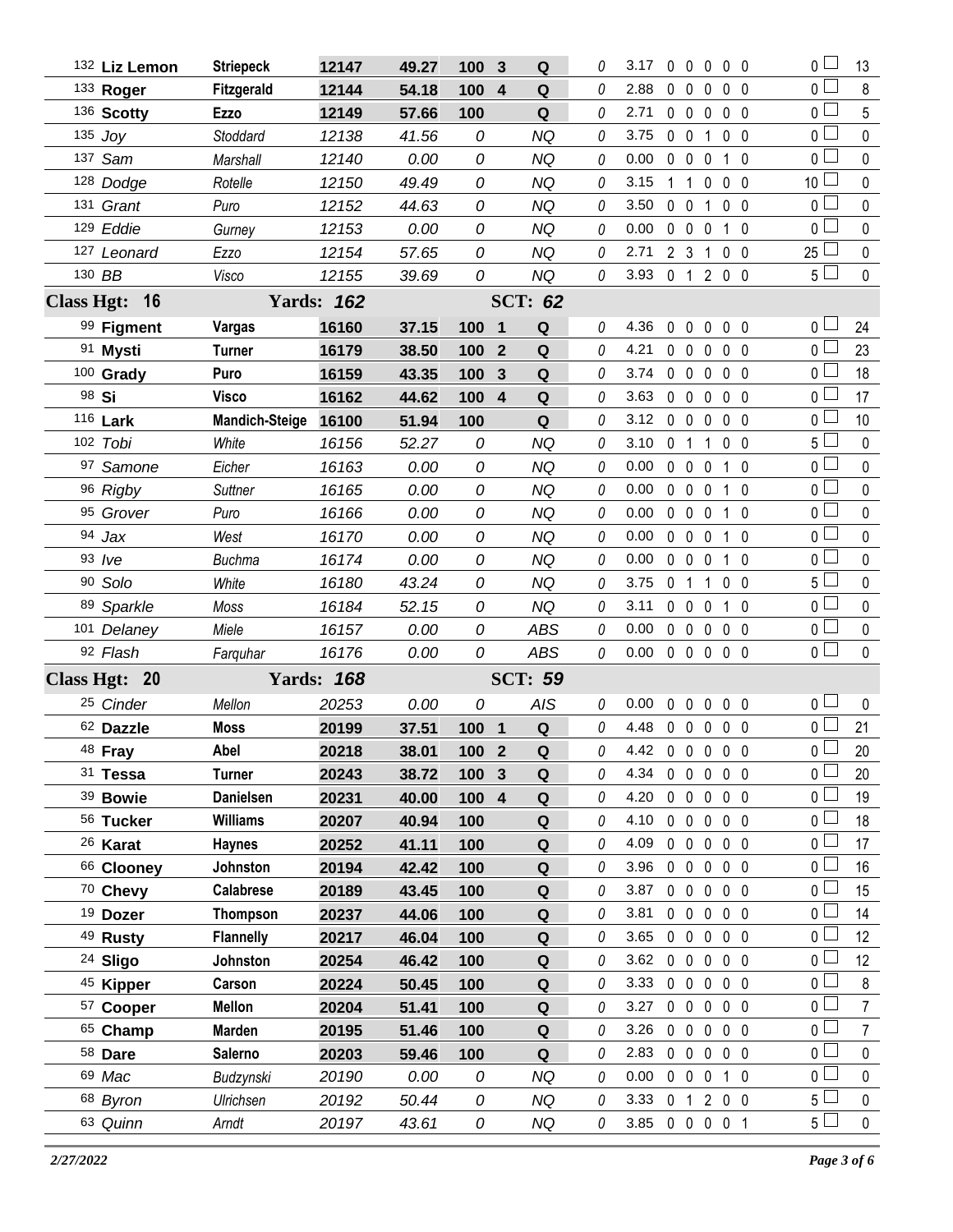| 60 Dan              | Ezzo           | 20201             | 55.58 | 0                              | NQ             | 0  | 3.02 | 10             | 1                              |              | 0 <sub>0</sub> | $5\perp$        | 0           |
|---------------------|----------------|-------------------|-------|--------------------------------|----------------|----|------|----------------|--------------------------------|--------------|----------------|-----------------|-------------|
| 59 Ruger            | <b>Barnes</b>  | 20202             | 45.03 | 0                              | <b>NQ</b>      | 0  | 3.73 | $\mathbf 0$    | $\mathbf 0$<br>3               |              | 0 <sub>0</sub> | $\overline{0}$  | $\mathbf 0$ |
| 55 Lollipop         | Habich         | 20209             | 0.00  | 0                              | <b>NQ</b>      | 0  | 0.00 | $0\quad 0$     | $\mathbf 0$                    |              | $1\quad0$      | 0 L             | $\pmb{0}$   |
| 54 Bronco Billy     | <b>Bartell</b> | 20210             | 39.44 | 0                              | <b>NQ</b>      | 0  | 4.26 | $\mathbf 0$    | $\mathbf 0$<br>1               |              | 0 <sub>0</sub> | 0 <sup>1</sup>  | $\pmb{0}$   |
| 53 Josie            | Kline          | 20211             | 68.21 | 0                              | <b>NQ</b>      | 9  | 2.46 | $\mathbf{1}$   | $\mathbf 0$<br>1               |              | 0 <sub>0</sub> | 32              | 0           |
| 52 Blake            | Murdock        | 20212             | 38.75 | 0                              | <b>NQ</b>      | 0  | 4.34 | $\mathbf 0$    | $\overline{1}$<br>0            |              | 0 <sub>0</sub> | 5 <sup>1</sup>  | $\pmb{0}$   |
| 51 T Rex            | Masters        | 20213             | 50.59 | 0                              | <b>NQ</b>      | 0  | 3.32 | $0\quad 0$     | 1                              |              | 0 <sub>0</sub> | $\mathbf 0$     | $\pmb{0}$   |
| 50 Sugar Ray        | Goldman        | 20215             | 41.97 | 0                              | <b>NQ</b>      | 0  | 4.00 | $0\quad 0$     | 1                              |              | 0 <sub>0</sub> | 0 L             | $\pmb{0}$   |
| 47 Robbie           | Ezzo           | 20219             | 53.71 | 0                              | <b>NQ</b>      | 0  | 3.13 | 2 <sub>1</sub> | 3                              |              | 0 <sub>0</sub> | 15              | $\pmb{0}$   |
| 46 Krakken          | Borga          | 20223             | 46.17 | 0                              | <b>NQ</b>      | 0  | 3.64 | 1              | -1<br>1                        |              | $0\quad 0$     | 10 <sup>1</sup> | $\pmb{0}$   |
| 44 Nitro            | Chernack       | 20225             | 0.00  | 0                              | <b>NQ</b>      | 0  | 0.00 | $\mathbf 0$    | $\mathbf 0$<br>0               | $\mathbf{1}$ | $\overline{0}$ | 0               | $\pmb{0}$   |
| 42 Cricket          | Shoemaker      | 20228             | 44.89 | 0                              | <b>NQ</b>      | 0  | 3.74 | 0              | $\mathbf 0$<br>2               |              | 0 <sub>0</sub> | 0 <sub>1</sub>  | $\pmb{0}$   |
| 41 Ruby-do          | Eicher         | 20229             | 77.20 | 0                              | <b>NQ</b>      | 18 | 2.18 | 3 <sub>0</sub> | 1                              |              | $0\quad 0$     | 69              | 0           |
| 40 Sanchi           | Davis          | 20230             | 39.34 | 0                              | <b>NQ</b>      | 0  | 4.27 | $\pmb{0}$      | $\mathbf 0$<br>$\overline{2}$  |              | $0\quad 0$     | 0 <sub>1</sub>  | $\pmb{0}$   |
| 38 Ruby             | Merkel         | 20232             | 60.53 | 0                              | <b>NQ</b>      | 1  | 2.78 | $2\quad0$      | 0                              |              | 0 <sub>0</sub> | 13 <sup>1</sup> | 0           |
| 37 Chick            | Mosner         | 20233             | 62.80 | 0                              | <b>NQ</b>      | 3  | 2.68 | 0              | $\mathbf{1}$<br>0              |              | 0 <sub>0</sub> | $14 \Box$       | $\pmb{0}$   |
| 36 Billy            | Knapp          | 20234             | 0.00  | 0                              | <b>NQ</b>      | 0  | 0.00 | $0\quad 0$     | 0                              |              | $1\quad0$      | 0 l             | 0           |
| 35 Dahlia           | Halperin       | 20236             | 0.00  | 0                              | <b>NQ</b>      | 0  | 0.00 | $\mathbf 0$    | $\mathbf 0$<br>0               | $\mathbf{1}$ | $\overline{0}$ | 0 L             | $\mathbf 0$ |
| 34 Indiana Bones    | Rooney         | 20238             | 47.81 | 0                              | <b>NQ</b>      | 0  | 3.51 | $0\quad 0$     | 1                              |              | 0 <sub>0</sub> | 0 L             | $\pmb{0}$   |
| 33 Declan           | Minnella       | 20240             | 58.44 | 0                              | <b>NQ</b>      | 0  | 2.87 | 2 <sub>1</sub> | 0                              |              | $0\quad 0$     | $15 \Box$       | $\mathbf 0$ |
| 32 Hops             | Mellon         | 20241             | 44.61 | 0                              | <b>NQ</b>      | 0  | 3.77 | $0\quad 0$     | $\overline{2}$                 |              | 0 <sub>0</sub> | 0 L             | $\mathbf 0$ |
| 30 Keelie           | Davis          | 20244             | 0.00  | 0                              | <b>NQ</b>      | 0  | 0.00 | $\mathbf 0$    | $\mathbf 0$<br>0               |              | $1\quad 0$     | 0 <sup>1</sup>  | $\pmb{0}$   |
| 29 Switch           | <b>Burton</b>  | 20245             | 26.71 | 0                              | <b>NQ</b>      | 0  | 6.29 | 1.             | $\mathbf{1}$<br>1              |              | 0 <sub>0</sub> | 10 <sup>1</sup> | $\mathbf 0$ |
| 28 Torin            | <b>Schmitt</b> | 20247             | 49.14 | 0                              | <b>NQ</b>      | 0  | 3.42 | $\mathbf{1}$   | $\overline{0}$<br>$\mathbf 0$  |              | $0\quad 0$     | 5 <sup>1</sup>  | $\pmb{0}$   |
| 27 Mike             | Simon          | 20249             | 48.36 | 0                              | <b>NQ</b>      | 0  | 3.47 | 0 <sub>2</sub> | 1                              |              | 0 <sub>0</sub> | 10 <sup>1</sup> | $\mathbf 0$ |
| 23 Kali             | Egan           | 20255             | 57.25 | 0                              | <b>NQ</b>      | 0  | 2.93 | $\mathbf{1}$   | $\mathbf 0$<br>1               |              | 0 <sub>1</sub> | 10 <sup>°</sup> | $\pmb{0}$   |
|                     |                |                   |       |                                |                |    |      |                |                                |              |                |                 |             |
| 20 Tyrion           | Borowski       | 20317             | 44.95 | 0                              | <b>NQ</b>      | 0  | 3.74 | 1              | $\mathbf{2}$<br>$\mathbf 0$    |              | 0 <sub>0</sub> | 15 <sup>1</sup> | $\mathbf 0$ |
| 67 Halley           | Burnett        | 20193             | 0.00  | 0                              | <b>ABS</b>     | 0  | 0.00 | $\mathbf 0$    | $\mathbf 0$<br>0               |              | $0\quad 0$     | 0 <sub>1</sub>  | $\pmb{0}$   |
| 64 TiAmo            | Rocco          | 20196             | 0.00  | 0                              | <b>ABS</b>     | 0  | 0.00 | $\mathbf 0$    | $\overline{0}$<br>$\mathbf{0}$ |              | 0 <sub>0</sub> | 0 L             | $\pmb{0}$   |
| 61 Thrill           | Frank          | 20200             | 0.00  | 0                              | <b>ABS</b>     | 0  | 0.00 | $\mathbf 0$    | $\mathbf 0$<br>$\mathbf 0$     |              | 0 <sub>0</sub> | $\overline{0}$  | $\mathbf 0$ |
| 43 Cowboy           | Rocco          | 20227             | 0.00  | 0                              | <b>ABS</b>     | 0  | 0.00 | 0              | $\mathbf 0$<br>0               |              | 0 <sub>0</sub> | 0 <sub>l</sub>  | 0           |
| 22 Yeager           | Miele          | 20256             | 0.00  | 0                              | <b>ABS</b>     | 0  | 0.00 | $0\quad 0$     | $\mathbf 0$                    |              | $0\quad 0$     | $0-1$           | $\mathbf 0$ |
| 21 Ben              | Dynarski       | 20312             | 0.00  | 0                              | ABS            | 0  | 0.00 |                | 00000                          |              |                | 0 <sub>0</sub>  | $\mathbf 0$ |
| Class Hgt: 24       |                | <b>Yards: 168</b> |       |                                | <b>SCT: 63</b> |    |      |                |                                |              |                |                 |             |
| $3$ Shambhu         | <b>Thorpe</b>  | 24276             | 43.77 | 100 1                          | Q              | 0  | 3.84 | $0\quad 0$     | $\mathbf 0$                    |              | $0\quad 0$     | 0 <sub>1</sub>  | 19          |
| 10 Tsavo            | <b>Odgers</b>  | 24265             | 57.31 | 100<br>$\overline{2}$          | Q              | 0  | 2.93 | $0\quad 0$     | 0                              |              | 0 <sub>0</sub> | 0 L             | 5           |
| 14 Kai              | <b>Thorpe</b>  | 24261             | 62.26 | $\overline{\mathbf{3}}$<br>100 | Q              | 0  | 2.70 | $0\quad 0$     | $\mathbf 0$                    |              | $0\quad 0$     | 0 <sup>L</sup>  | $\mathbf 0$ |
| 13 Topper           | Shoemaker      | 24259             | 42.31 | 0                              | <b>NQ</b>      | 0  | 3.97 | $0\quad 0$     |                                | 200          |                | 0 L             | 0           |
| 12 Kairos           | Borga          | 24263             | 53.50 | 0                              | <b>NQ</b>      | 0  | 3.14 | $\mathbf{1}$   | 1<br>1                         |              | $0\quad 0$     | 10 <sup>1</sup> | 0           |
| 11 Lobo             | Davis          | 24264             | 61.25 | 0                              | <b>NQ</b>      | 0  | 2.74 | $\mathbf 0$    | $\mathbf{1}$<br>$\mathbf 0$    |              | $0\quad 0$     | 5 <sup>1</sup>  | 0           |
| <sup>9</sup> Trudy  | Carberry       | 24266             | 43.25 | 0                              | <b>NQ</b>      | 0  | 3.88 | $1\quad 0$     | 3                              |              | $0\quad 0$     | 5 <sup>L</sup>  | $\pmb{0}$   |
| 7 Pivot             | Borden         | 24269             | 43.72 | 0                              | <b>NQ</b>      | 0  | 3.84 | $0\quad 0$     | $\mathbf 1$                    |              | $0\quad 0$     | 0 <sub>0</sub>  | 0           |
| <sup>6</sup> Joseph | Koziatek       | 24270             | 43.03 | 0                              | <b>NQ</b>      | 0  | 3.90 | $0\quad 0$     | $\overline{1}$                 |              | $0\quad 0$     | 0 <sub>0</sub>  | $\pmb{0}$   |
| <sup>5</sup> Roxy   | Knecht         | 24273             | 40.78 | 0                              | NQ             | 0  | 4.12 | $\mathbf 0$    | $\overline{1}$                 | 200          |                | 5 <sup>1</sup>  | 0           |
| 15 Doc              | McIlhenny      | 24262             | 0.00  | 0                              | <b>ABS</b>     | 0  | 0.00 | $0\quad 0$     | 0                              |              | 0 <sub>0</sub> | 0 <sup>1</sup>  | $\pmb{0}$   |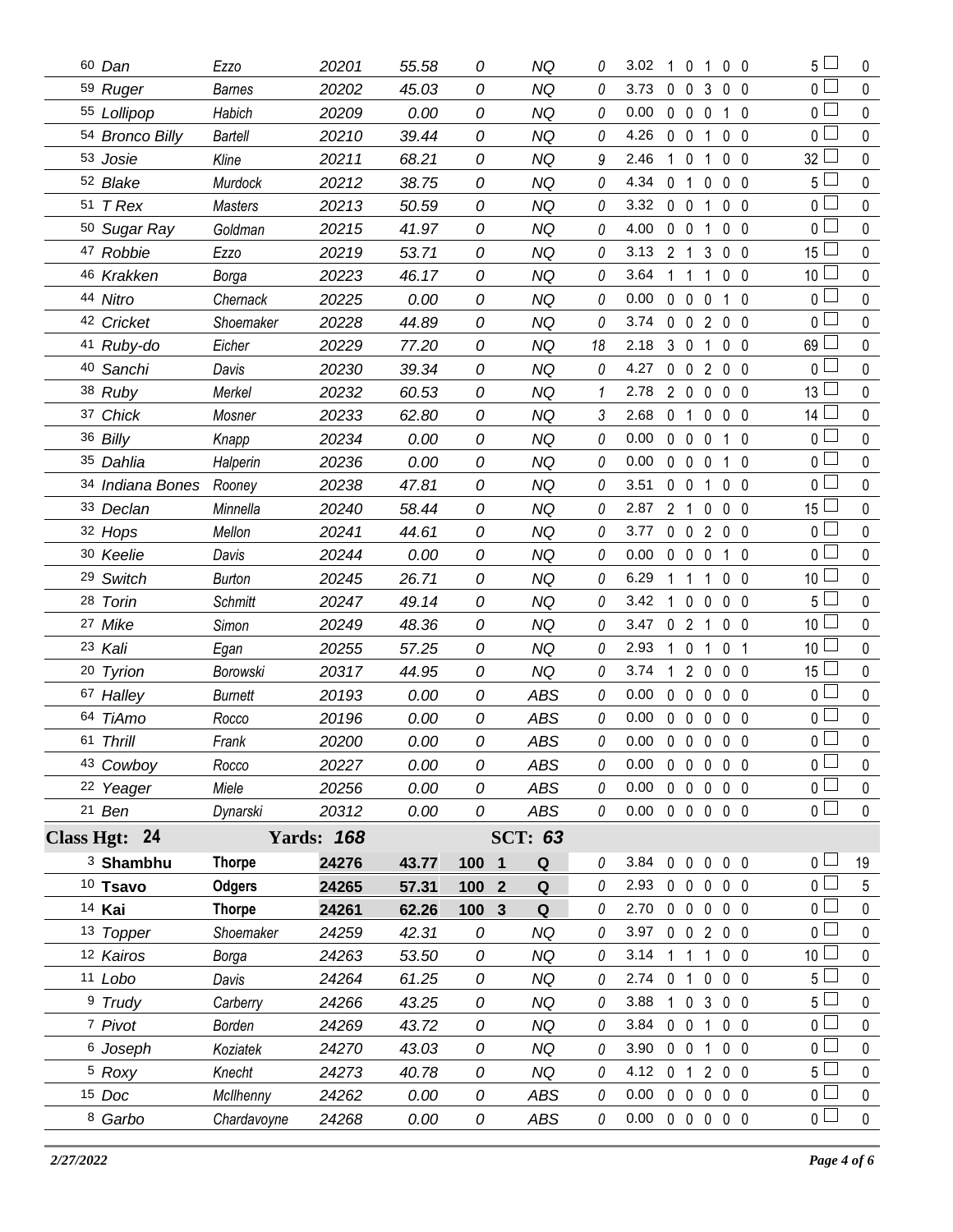| 4 Dublin                      | McIlhenny                      | 24274             | 0.00           | 0                                 | ABS            | 0           | $0.00 \t0 \t0 \t0 \t0 \t0$       |              |         |           |                   | $\overline{0}$        | $\mathbf{0}$ |
|-------------------------------|--------------------------------|-------------------|----------------|-----------------------------------|----------------|-------------|----------------------------------|--------------|---------|-----------|-------------------|-----------------------|--------------|
| Class Hgt: 24C                |                                | <b>Yards: 168</b> |                |                                   | <b>SCT: 59</b> |             |                                  |              |         |           |                   |                       |              |
| <sup>1</sup> Titan            | Keens                          | 24C277            | 40.62          | 1001                              | Q              | 0           | 4.14 0 0 0 0 0                   |              |         |           |                   | 0 <sub>l</sub>        | 18           |
| <b>SUN-2 STD</b>              |                                |                   | <b>NOV P</b>   |                                   |                |             |                                  |              |         |           |                   |                       |              |
| <b>Call Name</b><br>RO.       | Handler                        | Armband           | Time           | Score Place/Qualified             |                | Sec Ovr YPS |                                  |              |         | R W F E T |                   | Total F Tie MachPts   |              |
| Class Hgt: 20                 |                                | <b>Yards: 146</b> |                |                                   | <b>SCT: 76</b> |             |                                  |              |         |           |                   |                       |              |
| <sup>16</sup> MoMo            | Roessner                       | 20019             | 49.06          | $100$ 1                           | Q              | 0           | 2.98                             |              |         |           | 00000             | 0 <sub>0</sub>        | 0            |
| 18 Cody                       | Reinhard                       | 20017             | 55.13          | 95 <sup>2</sup>                   | Q              | 0           | 2.65                             |              | $0 1 0$ |           | $0\quad 0$        | 5 <sub>1</sub>        | 0            |
| 17 Cayuga                     | Pacanowski                     | 20018             | 0.00           | 0                                 | ABS            | 0           | 0.00                             |              |         |           | $00000$           | $\overline{0}$        | $\mathbf 0$  |
| <b>SUN-2 STD</b>              |                                |                   | <b>OPENP</b>   |                                   |                |             |                                  |              |         |           |                   |                       |              |
| RO Call Name                  | Handler                        | Armband           | Time           | Score Place/Qualified Sec Ovr YPS |                |             |                                  |              |         |           | R W F E T         | Total F Tie MachPts   |              |
| Class Hgt: 08                 |                                | <b>Yards: 122</b> |                |                                   | <b>SCT: 62</b> |             |                                  |              |         |           |                   |                       |              |
| 14 Sasha                      | Schwing                        | 08015             | 0.00           | 0                                 | NQ             | 0           | 0.00 0 0 0 1 0                   |              |         |           |                   | 0 <sub>0</sub>        | 0            |
| Class Hgt: 16                 |                                | <b>Yards: 128</b> |                |                                   | <b>SCT: 58</b> |             |                                  |              |         |           |                   |                       |              |
| 13 Quest                      | Niehoff                        | 16282             | 0.00           | 0                                 | <b>NQ</b>      | 0           | $0.00 \t0 \t0 \t0 \t1 \t0$       |              |         |           |                   | 0 <sup>1</sup>        | $\mathbf{0}$ |
| Class Hgt: 20                 |                                | <b>Yards: 128</b> |                |                                   | <b>SCT: 60</b> |             |                                  |              |         |           |                   |                       |              |
| 8 Bosco                       | Gudath                         | 20005             | 81.16          | 0                                 | <b>NQ</b>      | 21          | 1.58                             | $\mathbf{1}$ |         |           | $0\ 0\ 0\ 0$      | $47 \Box$             | 0            |
| 9 Tom                         | Wittke                         | 20004             | 0.00           | 0                                 | ABS            | $\theta$    | $0.00 \t0 \t0 \t0 \t0 \t0$       |              |         |           |                   | $\overline{0}$        | $\mathbf{0}$ |
| <b>SUN-2</b>                  | <b>STD</b>                     | EX P              |                |                                   |                |             |                                  |              |         |           |                   |                       |              |
| <b>Call Name</b><br><b>RO</b> | Handler                        | Armband           | Time           | Score Place/Qualified Sec Ovr YPS |                |             |                                  |              |         |           | R W F E T         | Total F Tie MachPts   |              |
| Class Hgt: 08                 |                                | <b>Yards: 156</b> |                |                                   | <b>SCT: 68</b> |             |                                  |              |         |           |                   |                       |              |
| 170 Basil                     | Teller                         | 08138             | 50.98          | 0                                 | NQ             | 0           | 3.06                             |              |         |           | 1 1 1 0 1         | $15 \Box$             | $\mathbf 0$  |
| 169 Kibo                      | Sarago                         | 08279             | 0.00           | $\overline{O}$                    | ABS            | $\theta$    | 0.00                             |              |         |           | 00000             | $\overline{0}$        | $\mathbf{0}$ |
| Class Hgt: 16                 |                                | <b>Yards: 168</b> |                |                                   | <b>SCT: 64</b> |             |                                  |              |         |           |                   |                       |              |
| 125 Radar                     | Baker                          | 16280             | 68.39          | 0                                 | <b>NQ</b>      | 4           | 2.46                             |              |         |           | 3 1 1 0 0         | $32 \Box$             | $\bf{0}$     |
| 124 <i>Mia</i>                | Kline                          | 16283             | 0.00           |                                   | 0 ABS          |             | $0$ 0.00 0 0 0 0 0               |              |         |           |                   | 0 <sup>L</sup>        | $\mathbf 0$  |
| 123 Dugan                     | Fleischmann                    | 16284             | 0.00           | 0                                 | ABS            | 0           | $0.00 \t0 \t0 \t0 \t0 \t0$       |              |         |           |                   | $\overline{0}$        | $\mathbf 0$  |
| Class Hgt: 20                 |                                |                   |                |                                   |                |             |                                  |              |         |           |                   |                       |              |
|                               |                                | <b>Yards: 168</b> |                |                                   | <b>SCT: 68</b> |             |                                  |              |         |           |                   |                       |              |
| 88 Nash                       | Fleming                        | 20286             | 0.00           | 0                                 | NQ             | 0           | $0.00 \t0 \t0 \t0 \t1 \t0$       |              |         |           |                   | 0 <sub>0</sub>        | 0            |
| 87 Athena                     | Eicher                         | 20287             | 0.00           | 0                                 | NQ             | $\theta$    | $0.00 \t0 \t0 \t0 \t1 \t0$       |              |         |           |                   | $\overline{0}$        | $\mathbf 0$  |
| <b>SUN-2</b>                  | <b>STD</b>                     |                   | <b>MAS P</b>   |                                   |                |             |                                  |              |         |           |                   |                       |              |
| RO Call Name                  | Handler                        | Armband           | Time           | Score Place/Qualified Sec Ovr YPS |                |             |                                  |              |         |           | R W F E T         | Total F Tie MachPts   |              |
| Class Hgt: 04                 |                                | <b>Yards: 156</b> |                |                                   | <b>SCT: 72</b> |             |                                  |              |         |           |                   |                       |              |
| 172 Zoom                      | Rotelle                        | 04059             | 41.37          | 100 1                             | Q              | 0           | 3.77                             | $0\quad 0$   |         |           | $0\quad 0\quad 0$ | 0 <sub>0</sub>        | 30           |
| 171 <b>Elvis</b>              | Loper                          | 04278             | 71.91          | 100 2                             | Q              | 0           | 2.17                             |              |         |           | 0 0 0 0 0         | 0 l                   | $\pmb{0}$    |
| 173 Tia                       | Fletcher                       | 04056             | 83.87          | 0                                 | NQ             | 11          | 1.86 2 1 1 0 0                   |              |         |           |                   | $48 \Box$             | $\pmb{0}$    |
| Class Hgt: 08                 |                                | <b>Yards: 156</b> |                |                                   | <b>SCT: 68</b> |             |                                  |              |         |           |                   |                       |              |
| 166 Jeter                     | Logan                          | 08068             | 42.90          | 100 1                             | Q              | 0           | 3.64 0 0 0 0 0                   |              |         |           |                   | 0 l                   | 25           |
| 168 Dillon<br>163 Haley       | <b>Gurney</b><br><b>Barnes</b> | 08063<br>08072    | 45.53<br>52.34 | 100 2<br>100 3                    | ${\bf Q}$<br>Q | 0<br>0      | 3.43 0 0 0 0 0<br>2.98 0 0 0 0 0 |              |         |           |                   | 0 <sub>0</sub><br>0 L | 22<br>15     |